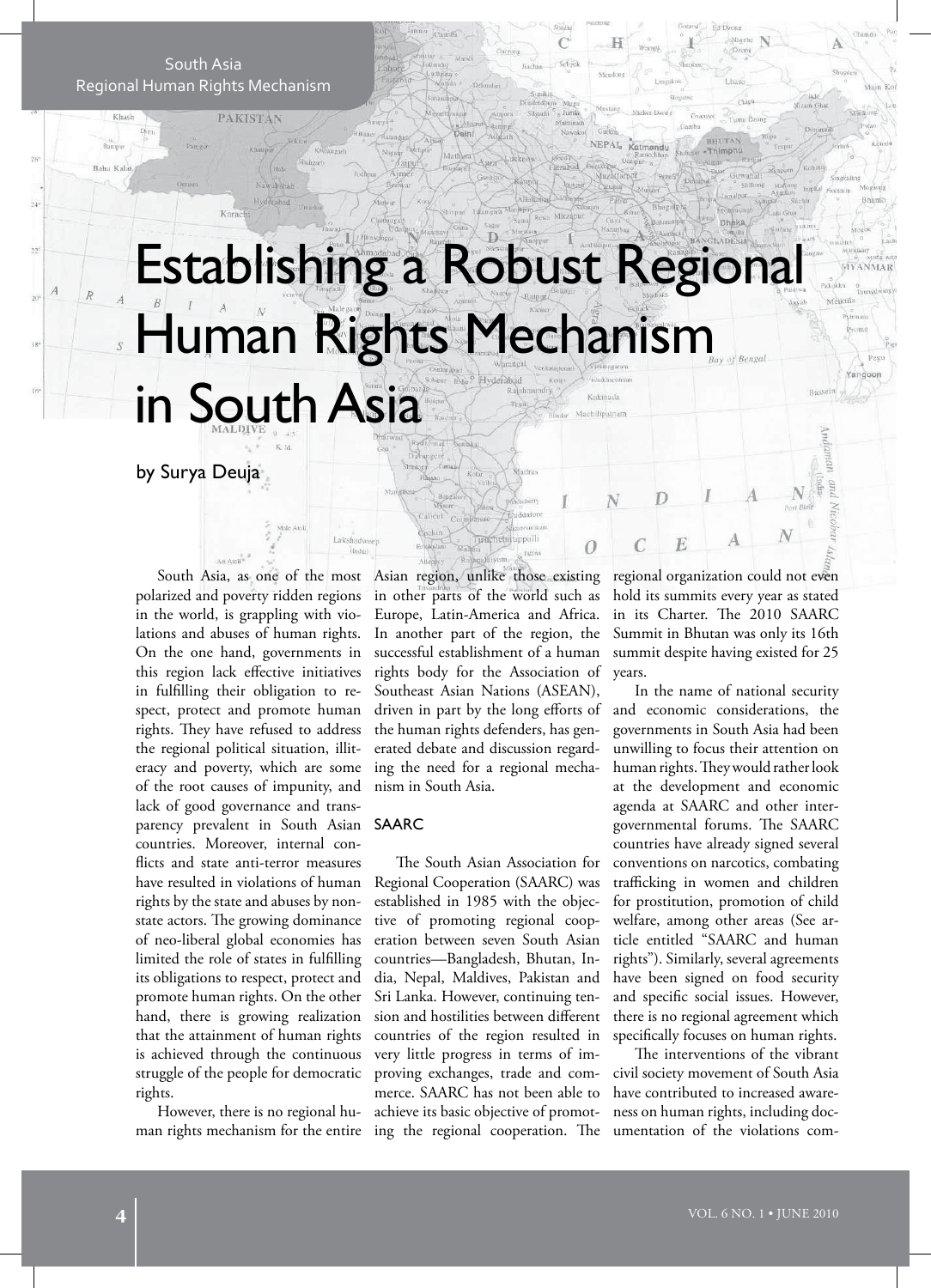mitted by governments. However, concerted and consistent efforts are necessary from the civil society organizations and other key stakeholders to establish regional and sub-regional institutions and mechanisms for the promotion and protection of human rights. Therefore, there is a need for has recently ratified the Rome Statdebate and discussions to establish such mechanisms in South Asia.

## Ratification of International Human Rights Law

Majority of the SAARC member states have yet to ratify the optional protocols (OP) to the International Convention on Civil and Political Rights (ICCPR) and the Convention on the Elimination of All Forms of Discrimination Against Women (CEDAW) which would enable the respective bodies to receive individuals complaints on violations of these treaties. Only Maldives and Nepal have ratified both optional protocols, while Sri Lanka has ratified only the CEDAW OP. Among the SAARC countries, Bhutan has still not ratified the ICCPR, the International Convention on Economic, Social and Cultural Rights (ICESCR), and the Convention against Torture (CAT). Sri Lanka is the only member to have ratified the Convention on the Rights of Migrant Workers (CMW). Only Nepal has ratified the Second Optional Protocol to the IC-CPR aimed at the abolition of the death penalty .

As for ratified treaties, implementation has been restricted by reservations of some countries, following narrow interpretation of treaties related to the civil and political rights, and limited willingness to implement economic, social and cultural rights and specific treaties such as the International Convention on the Elimination of All Forms of Racial Discrimination (ICERD). None of the SAARC members except Nepal

has officially ratified the ILO's Indigenous and Tribal Peoples Convention (No. 169) which guarantees the "effective protection of [indigenous and tribal peoples] rights of ownership and possession" of land.

On the positive side, Bangladesh ute, making it the youngest member of the International Criminal Court (ICC). Pakistan also ratified the IC-ESCR in 2008 and recently ICCPR, but has yet to do so for CAT. Of the seven south Asian countries, only Pakistan and Bhutan do not have National Human Rights Institutions (NHRIs).

## Other Regional Mechanisms

Regional human rights mechanisms exist in Europe, the Americas and Africa. Regional instruments are regarded to be an appropriate complement to the universal human rights instruments of the United Nations. These agreements, for example, give due to consideration for cultural similarity within regions. Regional mechanisms can also strengthen human rights protection and promotion when States agree to be bound by decisions of regional judicial bodies like the European Court of Human Rights.

There are many variations among the different regional human rights systems. Still, a typical system comprises a charter, a commission and/ or a court. In 1990, Asia-Pacific governments carefully examined three regional experiences of the African, European and Inter-American arrangements and noted five aspects on which regional systems differ: (1) the extent to which they go further and adopt even more stringent standards than the international system; (2) the extent to which the standards and decisions are binding upon States or are merely persuasive;

in the interests of national security or in declarations of States of emergency, such as the European system's power of judicial review to determine whether an emergency exists or not; (4) what happens in situations of conflict between national law and regional law, where usually, the latter would prevail; (5) the extent of access and inputs that non-governmental organisation (NGOs) have. Here, once again, for Europe NGO access was the most significant.

Recently, the recent success of Southeast Asia in establishing the ASEAN Intergovernmental Commission on Human Rights (AICHR) generated inspiration to the human rights defenders in other parts of Asia to advocate for other sub-regional human rights mechanisms.

#### Initiatives for a Regional Mechanism in Asia

(3) the extent of limitations allowed man Rights Institutions (APF) annu-There has been number of initiatives in Asia to establish a regional human rights mechanism. For instance, representatives of NHRIs and NGOs from the Asia Pacific region met in Sri Lanka in 1999 to discuss future cooperative efforts. The Workshop through the *Kandy Declaration on Cooperation between NGOs and NHRIs* recognized the "crucial importance of cooperation… in accordance to the Universal Declaration of Human Rights, international human rights instruments and the Vienna Declaration." The *Kandy Program of Action* set out detailed structures and mechanisms of cooperation and outlined strategies for NGO-NHRI collaboration in the fields of education, complaints and investigations, public enquiries, relations with legislatures, legislation and the establishment of new national institutions. Since Kandy, NGOs from the Asia Pacific region have used the occasion of the Asia Pacific Forum of National Hu-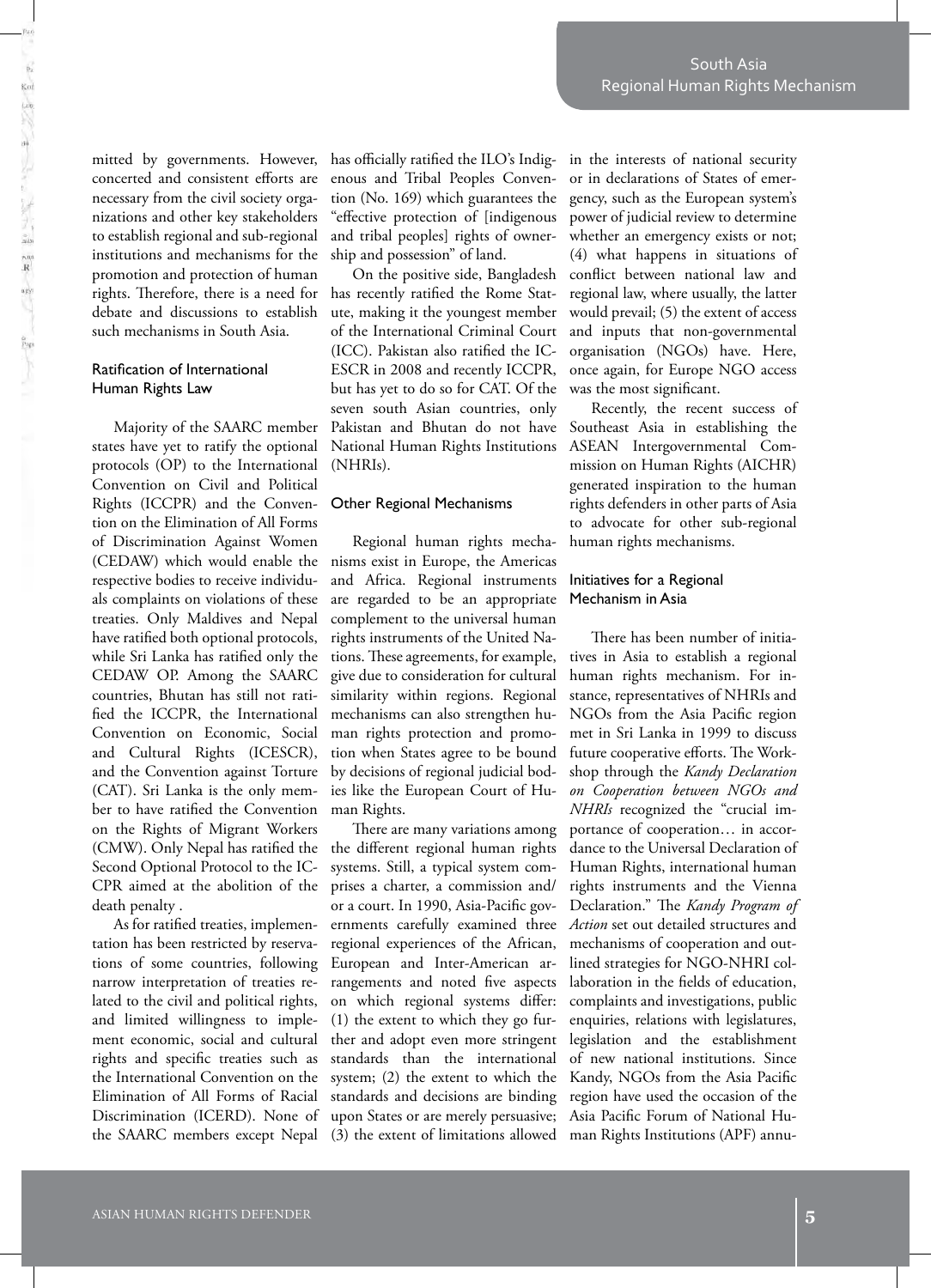South Asia Regional Human Rights Mechanism



(From left to right) Rafendi Djamin, of the Indonesian representative to the ASEAN Inter-Governmental Commission on Human Rights (AICHR), Lenin Raghuvanshi, of the People's Vigilance Committee on Human Rights (PVCHR) in India and Mr. Rory Mungen, of the Office of the UN Hight commissioner on Human Rights (OHCHR) field office in Nepal, speak during a workshop session of the First Subregional Workshop on South Asian Human Rights mechanism.,

al meeting to hold parallel regional conferences on human rights and in South Asia NHRIs in the Asia Pacific.

The establishment of the AICHR has inspired representatives of human rights NGOs in South Asia to push for a regional mechanism for South Asia through the *Kathmandu Declaration 2010* 'to call on the governments of South Asia to establish an independent, effective and accountable regional human rights mechanism with an explicit mandate of promoting, protecting and fulfilling human rights, through a process of wide consultation with NGOs and people's movements at national and regional level". Similarly, civil society organizations organizing parallel events under the People's SAARC are launching various activities for the

regional mechanism at SAARC level.

President Mohamed Nasheed in his address at the inaugural session of 16th SAARC Summit in Thimpu, Bhutan has proposed that 'SAARC should consider establishing a regional human rights mechanism '.

Establishing a regional mechanism

A robust human rights mechanism is necessary for the protection and promotion of human rights in the region especially on common human rights issues including rights of the migrant workers, human trafficking, minority rights and right to development. Such a mechanism could provide a less costly, more accessible and effective redress alternative to  $\bullet$ existing international processes and procedures. Some of the major opportunities that could be addressed by a regional mechanism are as follows:

• Overcome procedural and institutional weaknesses and shortcomings of some domestic jurisdictions and the international system.

- Overcome the lack of expertise and experience in human rights jurisprudence.
- More effective implementation and enforcement of human rights norms and standards.
- Draw on the concepts and values which are integral to the intellectual and religious traditions and world-views of South Asia.
- Address regional human rights problems (e.g. trafficking, refugees and displaced persons, migrant workers) more effectively.
- Establish credibility which would stem from being drawn up by governments, scholars, lawyers and civil society representatives of the region.



Participants of the First Sub-regional Workshop on South Asian Human Rights mechanism.,